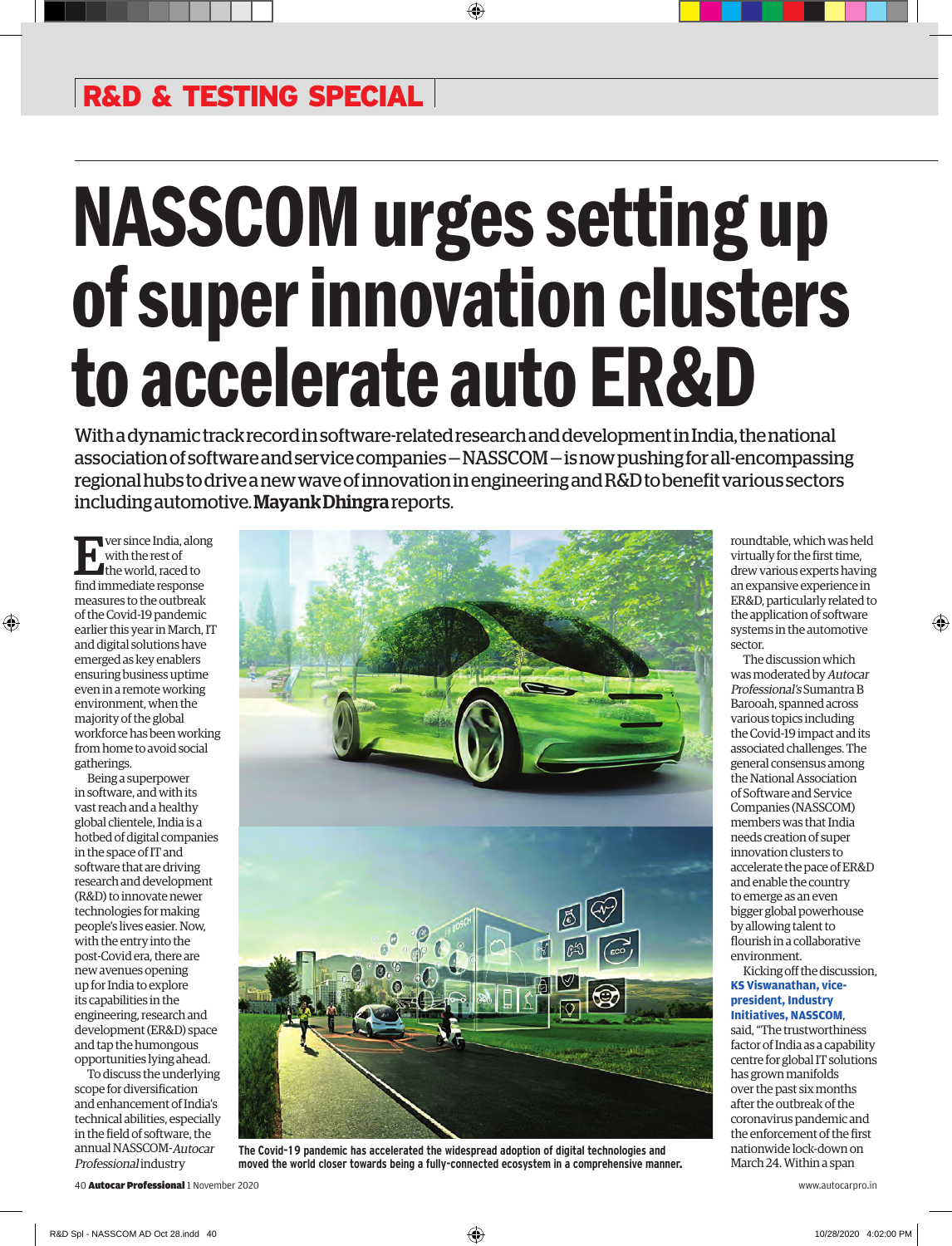

**NASSCOM's K S Viswanathan: "Industry is moving towards recovery much faster and the trust for India to be a global development centre for the world, especially for engineering, is increasing."**

of 24 days, almost four million people across the country were moved to working from home and close to two million assets were moved to home-office environments. Business was also as usual for more than 90 percent of the customers within a span of 22 days."

While businesses were impacted and the severity of a complete closure of all non-essential activities wreaked havoc on lives and livelihoods together, there, however, has been quick progress in terms of initiation of recovery at least in some sectors like automotive. "On the whole, the industry is moving towards recovery much faster than what we had expected and the trust for India to be a global development centre for the world, especially for engineering is increasing," said Viswanathan.



**KPIT Technologies' Kishor Patil: "Since the role of software in vehicles is going to increase, OEMs will need their partners to scale it up and do it at the right cost. This is a very big opportunity."**

"The Covid-19 pandemic has just generally accelerated the drive to digitisation in the automobile as well as aerospace sectors and therefore, in the next three to five years, the recovery will be much sharper with a sort of a double-head engine driving the power," he added.

With a US\$ 32 billion (Rs 236,832 crore) industry that serves 11-sub verticals including semiconductor, automobile, telecommunications and aerospace, India's thriving ER&D space can unlock more potential in the recent upticks observed in healthcare and energy services, which have been triggered by the pandemic as well as crashing of the global crude prices, respectively. So, how can we go about making India an advanced centre for innovation and global



**MBRDI's Manu Saale: "After the pandemic, automotive seems to have a renewed vigour in using digitalisation to redefine mobility. We will see more software going into cars from India two years down the line."**



**QuEST Global's Ajay Prabhu: "Of the 2,000 largest engineering spenders, only 50 percent are doing something relevant in India. So, there's a vast opportunity lying ahead of us."**

research and development? According to **Ajay Prabhu, president,** 

**Technology Services, QuEST Global**, "India is projected to become the third-largest global economy by 2050 and the onus lies upon us to determine whether it would continue to be so on the back of IT and software or by becoming self-reliant in other facets such as aerospace and high-speed trains as well."

"In my view, as a nation, we should first shortlist a few domains where we have a relative advantage over other countries and then, put focused energy behind it and try to become the best in the world. While the recognition is coming from the government's end which is leading to the formulation of an exclusive ER&D policy in the country, what we would like the government to wholeheartedly undertake



**Electra EV's Samir Yajnik: "Expect collaborations, acquisitions and consolidation. A super innovation cluster offers a shared infrastructure and enables faster development of technology."** 

to create innovation super clusters," Prabhu remarked.

The idea of an innovation supercluster revolves around creation of research hubs that are inclusive of universities, government labs, investors as well as start-ups. With governance from an innovation authority, the top-down regulatory approach will promote R&D in these clusters.

"Where on one hand, we are pushing for these clusters, we also want the government to be welcoming for business. The fact is that of the 2,000 largest engineering spenders, only 50 percent are doing something relevant in India. So, there's a vast opportunity lying ahead of us," added Prabhu.

Contributing his converging views, Viswanathan added to the list of recommendations for the government's regulatory



**The intuitive in-car infotainment system software titled Mercedes-Benz User Experience or MBUX is unique in its ability to learn thanks to AI. MBUX can be individualised and adapts to suit the user, creating an emotional connection between the vehicle, driver and passengers.**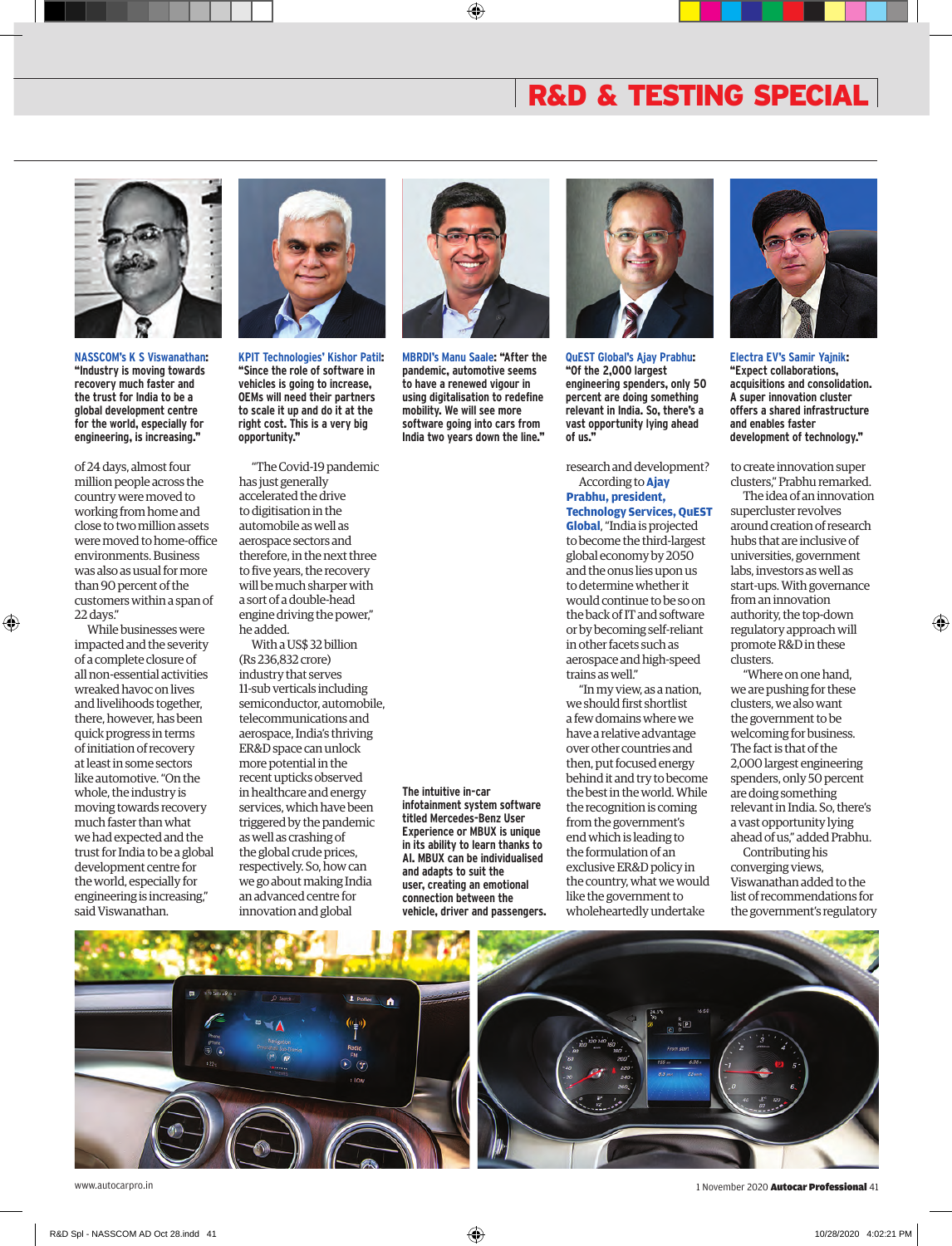action and said, "To get more and more FDI in ER&D in India, what is required is a competent ER&D policy, which is currently being developed and has already surfaced in some states."

"On top of that, ease and cost of doing intellectual property and developing an ER&D technology for the current augmented capacity or identifying three to four key technologies where India can excel by diligent hard work in the future that's how we can work on establishing super clusters of innovation. While it takes time, we are seemingly in the right direction," he added.

#### **Digitisation** redefining mobility

Bringing an OEM perspective from the automotive industry, **Mercedes-Benz Research and Development India's managing director and CEO, Manu Saale** said that

the car has transformed into a software product on wheels, and that tells a lot about the dependence on software in the times to come, considering how OEMs are pitching mobility to the world. "While there is a lot of focus on customerrelated functionalities that can be added as layers in a car, it all depends upon how much software can be embedded into the product and the talent required to do so, which is determined by India's demographics and competence positioning in this space," he remarked.

"For India, we'd probably be talking only about software going from the India research centres of various carmakers into their cars two years down the line, and even though there's a conscious attempt from the ER&D circles at NASSCOM for the government and industry to consider ER&D away from IT, it still has similar potential as IT because software as a generic term is playing a huge role in the redefining the automobile, or even sustainability for that matter.

"Having said that, IC-engine companies like Mercedes-Benz and an ecosystem like India with its humongous automotive vendor parc, will have a major contribution in redefining the automobile in the coming years. After the pandemic, automotive seems to have a renewed sense of vigour in terms of using digitalisation and software to change the way we look at mobility," said Saale.

**Kishor Patil, co-founder, managing director and CEO, KPIT Technologies**, pressed further upon the increasing footprint of software and how automotive OEMs would need to partner the right technology players for scaling it up in the coming future. "I feel we should look at building upon our strengths, of which clearly the first is software. But we are seeing some disruptions happening in that space such as cloud transformation with data moving online, OTA updates for vehicles, et al. Since the role of software in vehicles is going to increase, OEMs will need their partners to scale it up and do it at the right cost. This is a very big opportunity in my mind," said Patil.

Talking about new opportunities, he further added, "There is a lot of localisation that is required in modern technologies, for instance, autonomous driving technologies and electrification, which need to be customised to work for the Indian environment and road conditions."

#### Innovation driving electric mobility

The discussion also included the advent and adoption of e-mobility in the country which is one area that is largely propelled by software solutions driving hardware systems. Since an EV



**Software is the burly force behind modern breakthrough technologies such as autonomous driving and vehicle-to-vehicle communication, which are set to drive improvements in road safety.**

replaces close to 99 percent of the movable parts in an IC-engine vehicle and brings about an astonishing level of electronics and software content, it is currently witnessing a lot of start-ups and new players entering the space with their innovations and in many cases, breakthrough products such as the homegrown Ather 450X and 450 Plus electric scooters.

#### **Samir Yajnik, executive director, Electra EV**,

mentioned, "Electrified cars have far lesser number of parts compared to conventional cars. In that sense, there are half-adozen ambitious new companies which are

aiming to enter the space and dream of evolving into full-fledged OEMs. And since the competency in EV technology exists in India through presence of Tier I suppliers such as Bosch and KPIT, the new entrants are trying to solve local market challenges and finding solutions to existential problems such as last-mile connectivity and delivery.

"I foresee that the trend in India would go towards establishment of super innovation clusters which would push invention of relevant technologies. On the business side, we expect people to build innovative business models in the digital future," he added.